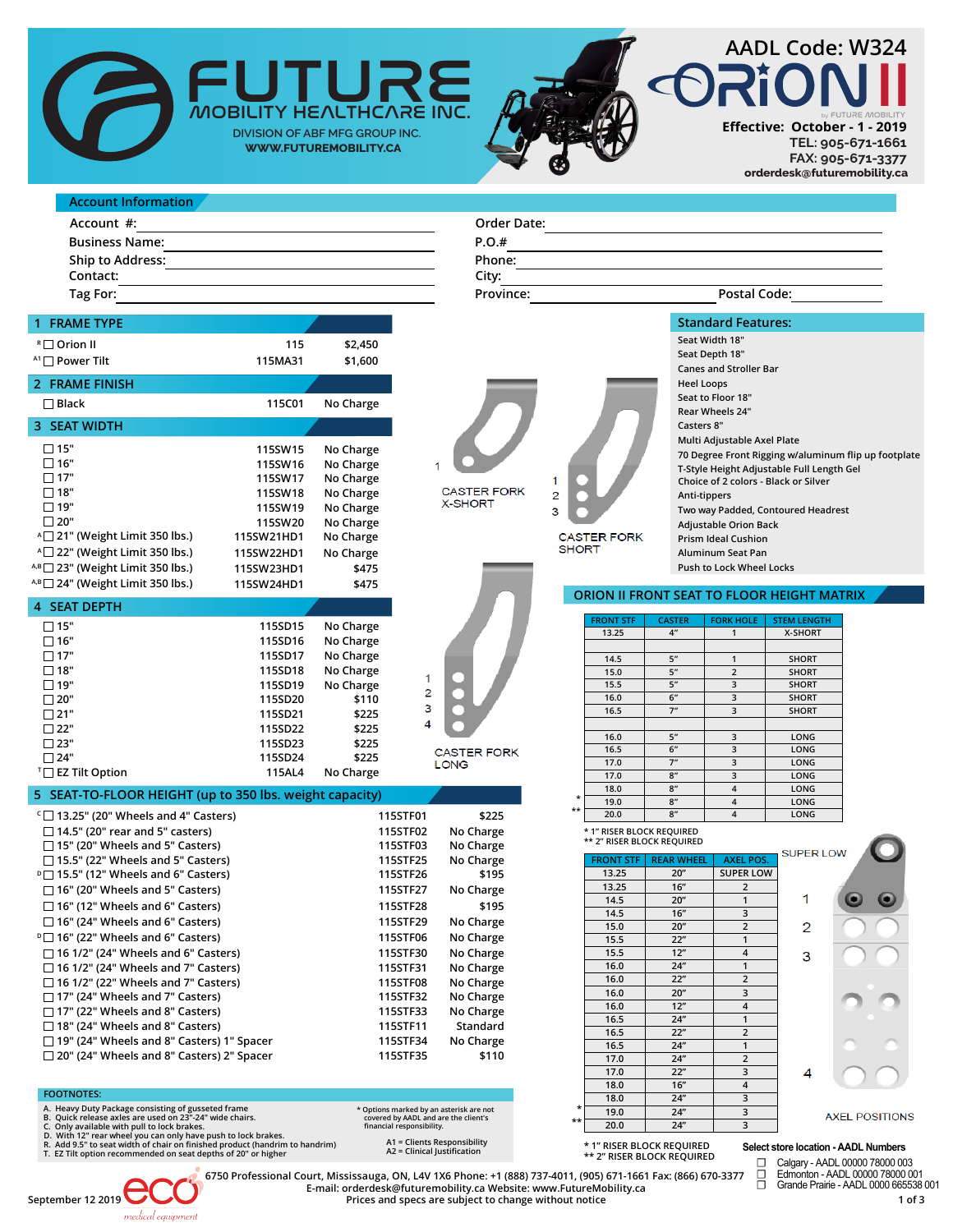| <b>REAR WHEEL RIM</b><br>6                                                                                                                                                                                   |                                                     |                                              |
|--------------------------------------------------------------------------------------------------------------------------------------------------------------------------------------------------------------|-----------------------------------------------------|----------------------------------------------|
| $\Box$ Mag Wheels                                                                                                                                                                                            | 115RW09                                             | No Charge                                    |
| <b>REAR WHEEL TIRE</b><br>7                                                                                                                                                                                  |                                                     |                                              |
| $\Box$ Airless (Solid Rubber)<br>$\Box$ Pneumatic                                                                                                                                                            | 115RT1<br>115RT2                                    | Standard<br>No Charge                        |
| <b>HANDRIM OPTIONS</b><br>8                                                                                                                                                                                  |                                                     |                                              |
| $\sqcap$ Chrome<br>$\Box$ Plastic Coated<br><b>Omit Handrims</b>                                                                                                                                             | 115HR1<br>115HR2<br>115HR3                          | Standard<br>\$160<br>No Charge               |
| <b>ARM TYPE</b><br>9                                                                                                                                                                                         |                                                     |                                              |
| $\Box$ Flip Back Adjustable Height<br>$\Box$ T-Style Adjustable Height<br>□ T-Style Adjustable Height Pin Release - Youth<br>□ T-Style Adjustable Height Pin Release - Adult<br>$^{A1}$ T-Style Fixed Height | 115AR10<br>115AR04<br>115AR05<br>115AR06<br>115AR02 | \$125<br>Standard<br>\$125<br>\$125<br>\$125 |
| $\Box$ 2-point Fixed Height Heavy Duty Arm                                                                                                                                                                   | 115AR13                                             | \$125                                        |

| <b>Armrest Matrix for T - Style Pin Release Arm</b> |                                   |                        |                    |  |
|-----------------------------------------------------|-----------------------------------|------------------------|--------------------|--|
| <b>Armrest Style</b>                                | <b>Transfer Tube</b><br>Length D1 | Arm Guard<br>Length D2 | H Range            |  |
| Adult                                               | 6.75''                            | 7.50''                 | $9.50'' - 14.50''$ |  |
| Youth                                               | 4.50''                            | 5.0"                   | $8.75" - 13.75"$   |  |

| Θ                                                         |   |
|-----------------------------------------------------------|---|
|                                                           | H |
| $0$ 0<br>$\circ$<br>$\circ$<br>▭<br>o<br>c                |   |
| ਨ<br>D <sub>2</sub><br>D <sub>1</sub><br>$-$<br>-<br>4344 |   |

 $\mathbf{L}$ 

| Arm Pad Length L |        |        |  |
|------------------|--------|--------|--|
| Desk             | Full   | Curved |  |
| 10.25''          | 14.0'' | 17.0'' |  |
|                  |        |        |  |

| <b>ARM PAD</b><br>10                                                                                                                                                                                                                                                                                                                                                                                                                                 |                                                                                        |                                                                                                   |
|------------------------------------------------------------------------------------------------------------------------------------------------------------------------------------------------------------------------------------------------------------------------------------------------------------------------------------------------------------------------------------------------------------------------------------------------------|----------------------------------------------------------------------------------------|---------------------------------------------------------------------------------------------------|
| $\Box$ Desk length Vinyl 10" (pair)<br>$\Box$ Full length Vinyl 14" (pair)<br>Contour Gel 17" (pair)                                                                                                                                                                                                                                                                                                                                                 | 115AP1<br>115AP2<br>115AP3                                                             | No Charge<br>No Charge<br>Standard                                                                |
| <b>BACK OPTIONS (CHOOSE ONE)</b><br>11                                                                                                                                                                                                                                                                                                                                                                                                               |                                                                                        |                                                                                                   |
| <sup>E</sup> □ Orion Back (16", 18", 20") available height only<br>□ Omit Back<br>$\Box$ Prism Basic Back                                                                                                                                                                                                                                                                                                                                            | 115BK00<br>115BK49<br>115BK01                                                          | No Charge<br>No Charge<br>\$150                                                                   |
| <b>12 BACK PINS</b>                                                                                                                                                                                                                                                                                                                                                                                                                                  |                                                                                        |                                                                                                   |
| <sup>s</sup> □ Longer Pins for Back Hardware 1" Growth<br>□ Longer Pins for Back Hardware 2" Growth                                                                                                                                                                                                                                                                                                                                                  | 115BP1<br>115BP2                                                                       | \$50<br>\$50                                                                                      |
| 13 SEAT OPTIONS (CHOOSE ONE)                                                                                                                                                                                                                                                                                                                                                                                                                         |                                                                                        |                                                                                                   |
| $\Box$ Seat Pan<br><b>Fig. 2 Prism Ideal Cushion - Stock Sizes</b><br><b><i>G</i></b> Prism Ideal Cushion - Non-Stock Sizes<br><b>The Prism Ideal Cushion Custom on chair</b><br><sup>A1</sup> □ Prism Supreme II Cushion<br>$\Box$ Omit Cushion                                                                                                                                                                                                     | 115SE1<br>115SC01<br>115SC02<br>115SC03<br>115SC07<br>115SC20                          | Standard<br>Standard<br>No Charge<br>No Charge<br>\$375<br>No Charge                              |
| <b>14 PUSH OPTIONS</b>                                                                                                                                                                                                                                                                                                                                                                                                                               |                                                                                        |                                                                                                   |
| $\Box$ Canes & Stroller Bars Fixed High<br>$\Box$ Canes & Stroller Bars Fixed Low<br>A1 <sup>1</sup> Canes & Stroller Bars Fold Down High<br>A1 <sup>-</sup> Canes & Stroller Bars Fold Down Low<br>A1 <sup>1</sup> Stroller Bars Adjustable Angle Fold Down High<br>A1 <sup>1</sup> Stroller Bars Adjustable Angle Fold Down Low<br>□ Stroller Bars Fixed High<br>$\Box$ Stroller Bars Fixed Low<br>□ Back Cane Angle (83, 90, 97, 104,111) Specify | 115SP2<br>115SP1<br>115SP4<br>115SP3<br>115SH4<br>115SH3<br>115SH2<br>115SH1<br>115BA1 | No Charge<br>No Charge<br>\$250<br>\$250<br>\$250<br>\$250<br>No Charge<br>No Charge<br>No Charge |

| 115SP6<br>115SP5<br>115SP12<br>115SP11                                               | \$500<br>\$500<br>\$500<br>\$500                                                             |
|--------------------------------------------------------------------------------------|----------------------------------------------------------------------------------------------|
|                                                                                      |                                                                                              |
| 115TH1<br>115TH2<br>115TH3<br>115TH4                                                 | No Charge<br>No Charge<br>\$95<br>\$95                                                       |
|                                                                                      |                                                                                              |
| 115FR01<br>115FR02<br>115FR03<br>115FR04<br>115FR05<br>115FR10<br>115FR25<br>115FR11 | Standard<br>No Charge<br>\$215<br>\$215<br>\$230<br>\$550<br>\$580<br>No Charge<br>No Charge |
|                                                                                      | 115FR12                                                                                      |



**Wheelchair bariatric = \$150 Lunar Swingaway Lateral = \$200**





# **FOOTNOTES:**

E. Height adjustability of 4" and depth adjustability of 1"<br>G. Please refer to Backs order form for stock, non-stock, bariatric and c<br>H. Includes Swingway Calf Pads<br>S. Pins not required for Lunar Backs

**A1 = Clients Responsibility A2 = Clinical Justification** 

### **Select store location - AADL Numbers**

**September 12 2019** medical equipment

6750 Professional Court, Mississauga, ON, L4V 1X6 Phone: +1 (888) 737-4011, (905) 671-1661 Fax: (866) 670-3377<br>E-mail: orderdesk@futuremobility.ca Website: www.FutureMobility.ca<br>Prices and specs are subject to change witho

☐ Calgary - AADL 00000 78000 003 ☐ Edmonton - AADL 00000 78000 001 ☐ Grande Prairie - AADL 0000 665538 001